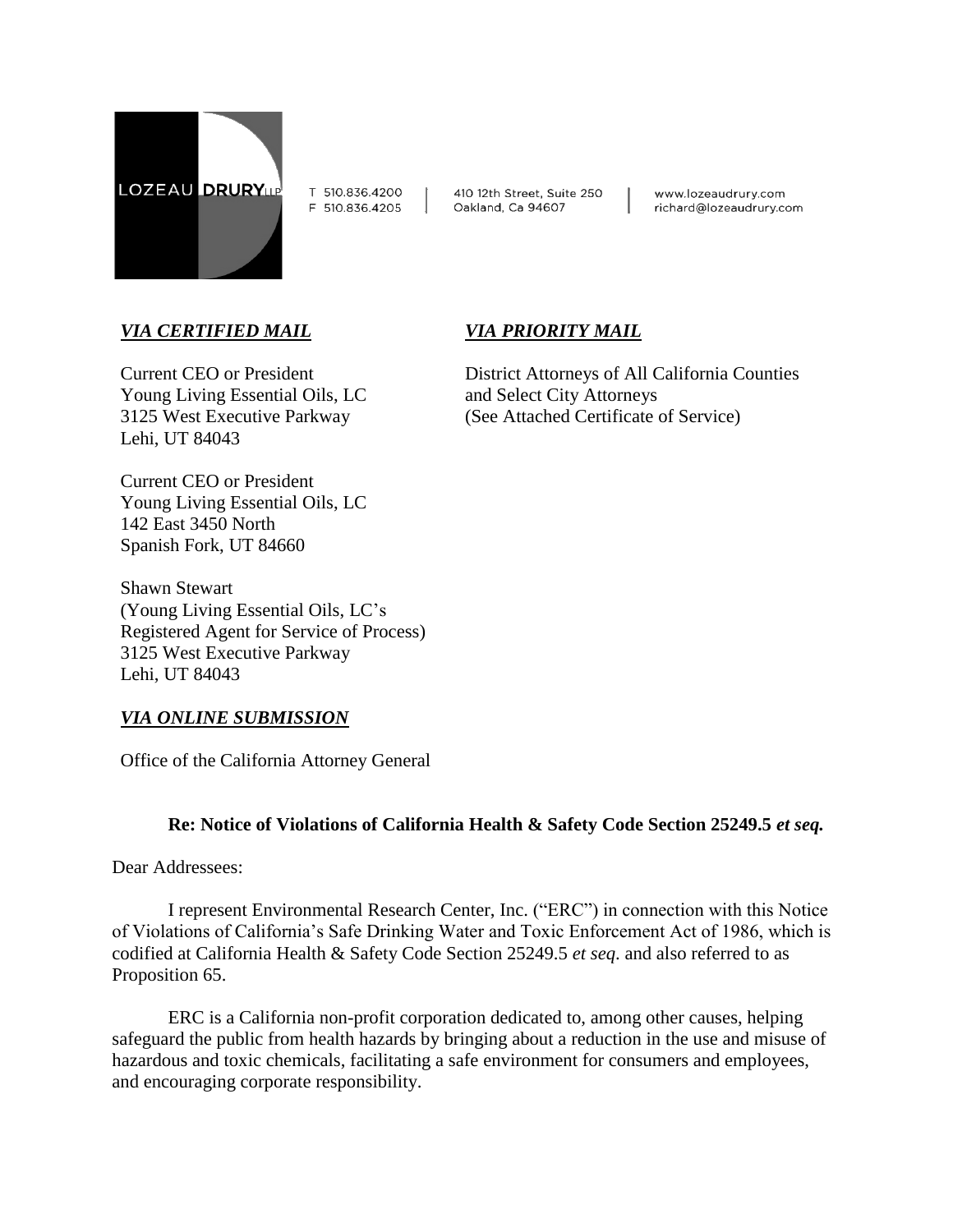Notice of Violations of California Health & Safety Code §25249.5 *et seq.* June 5, 2015 Page 2

The name of the Company covered by this notice that violated Proposition 65 (hereinafter the "Violator") is:

## **Young Living Essential Oils, LC**

The products that are the subject of this notice and the chemical in those products identified as exceeding allowable levels are:

- **Young Living Essential Oils Young Living Balance Complete Vanilla Cream - Lead**
- **Young Living Essential Oils Young Living Power Meal Vanilla Cream - Lead**
- **Young Living Essential Oils LC Young Living JuvaPower - Lead**
- **Young Living Essential Oils Young Living MultiGreens - Lead**
- **Young Living Essential Oils Young Living ComforTone - Lead**
- **Young Living Essential Oils Young Living FemiGen - Lead**
- **Young Living Essential Oils Young Living JuvaTone - Lead**
- **Young Living Essential Oils Young Living ICP - Lead**

On February 27, 1987, the State of California officially listed lead as a chemical known to cause developmental toxicity, and male and female reproductive toxicity. On October 1, 1992, the State of California officially listed lead and lead compounds as chemicals known to cause cancer.

This letter is a notice to the Violator and the appropriate governmental authorities of the Proposition 65 violations concerning the listed products. This notice covers all violations of Proposition 65 involving the Violator currently known to ERC from the information now available. ERC may continue to investigate other products that may reveal further violations. A summary of Proposition 65, prepared by the Office of Environmental Health Hazard Assessment, is enclosed with the copy of this letter to the Violator.

The Violator has manufactured, marketed, distributed, and/or sold the listed products, which have exposed and continue to expose numerous individuals within California to the identified chemical, lead. The consumer exposures that are the subject of this notice result from the purchase, acquisition, handling and/or recommended use of these products by consumers. The primary route of exposure to lead has been through ingestion, but may have also occurred through inhalation and/or dermal contact. Proposition 65 requires that a clear and reasonable warning be provided prior to exposure to lead. The method of warning should be a warning that appears on the product's label. The Violator violated Proposition 65 because it failed to provide an appropriate warning to persons using and/or handling these products that they are being exposed to lead. Each of these ongoing violations has occurred on every day since June 5, 2012, as well as every day since the products were introduced in the California marketplace, and will continue every day until clear and reasonable warnings are provided to product purchasers and users.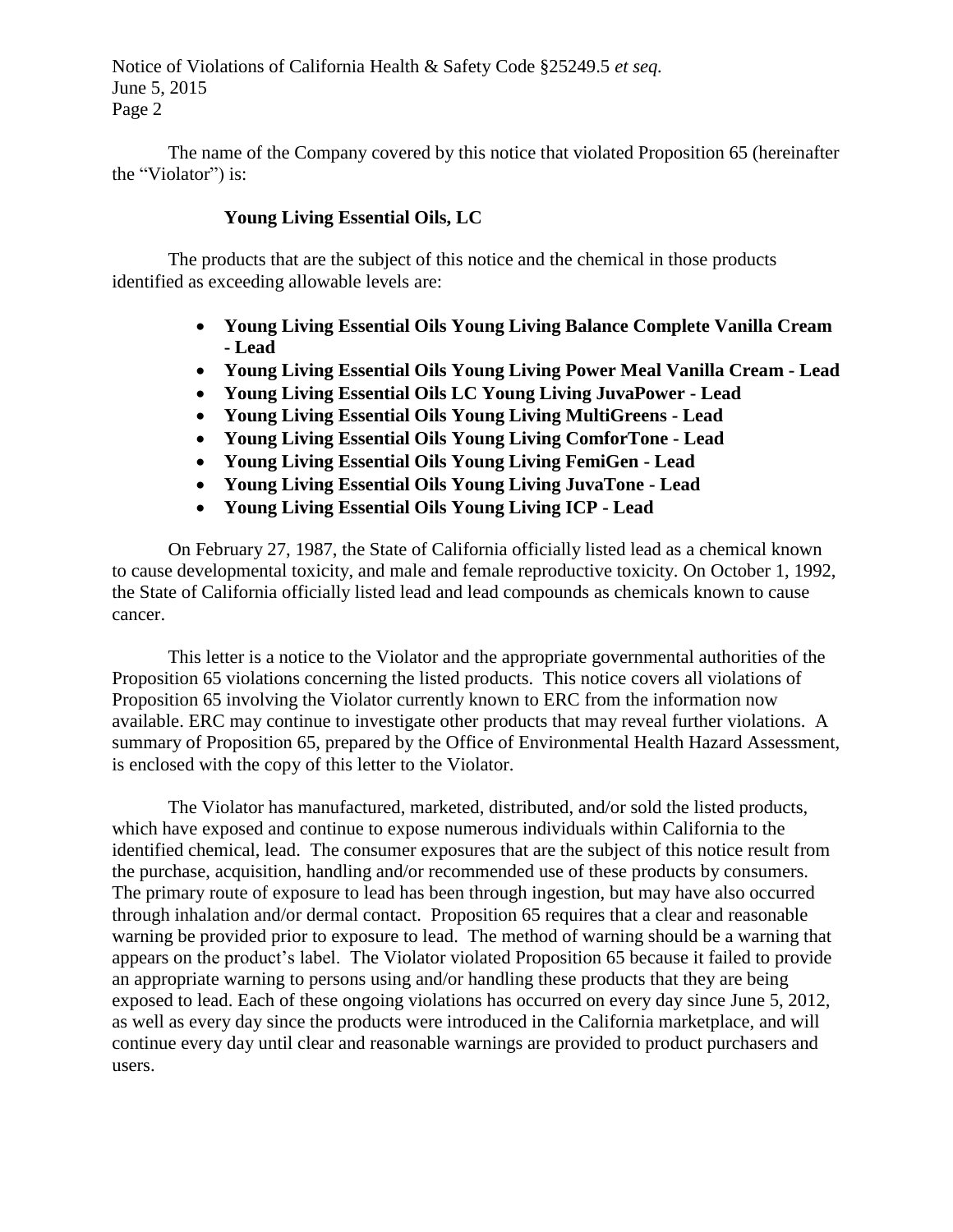Notice of Violations of California Health & Safety Code §25249.5 et seq. June 5,2015 Page 3

Pursuant to Section 25249.7(d) of the statute, ERC intends to file a citizen enforcement action sixty days after effective service of this notice unless the Violator agrees in an enforceable written instrument to: (1) reformulate the listed products so as to eliminate further exposures to the identified chemical; (2) pay an appropriate civil penalty; and (3) provide clear and reasonable warnings compliant with Proposition 65 to all persons located in California who purchased the above products in the last three years. Consistent with the public interest goals of Proposition 65 and my client's objectives in pursuing this notice, ERC is interested in seeking a constructive resolution to this matter. Such resolution will avoid both further unwarned consumer exposures to the identified chemical and expensive and time consuming litigation.

ERC's Executive Director is Chris Heptinstall, and is located at3lll Camino Del Rio North, Suite 400, San Diego, CA 92108; Tel. 619-500-3090. ERC has retained me in connection with this matter. We suggest that communications regarding this Notice of Violations should be directed to my attention at the above listed law office address and telephone number.



Attachments

Certificate of Merit Certificate of Service OEHHA Summary (to Young Living Essential Oils, LC and its Registered Agent for Service of Process only) Additional Supporting Information for Certificate of Merit (to AG only)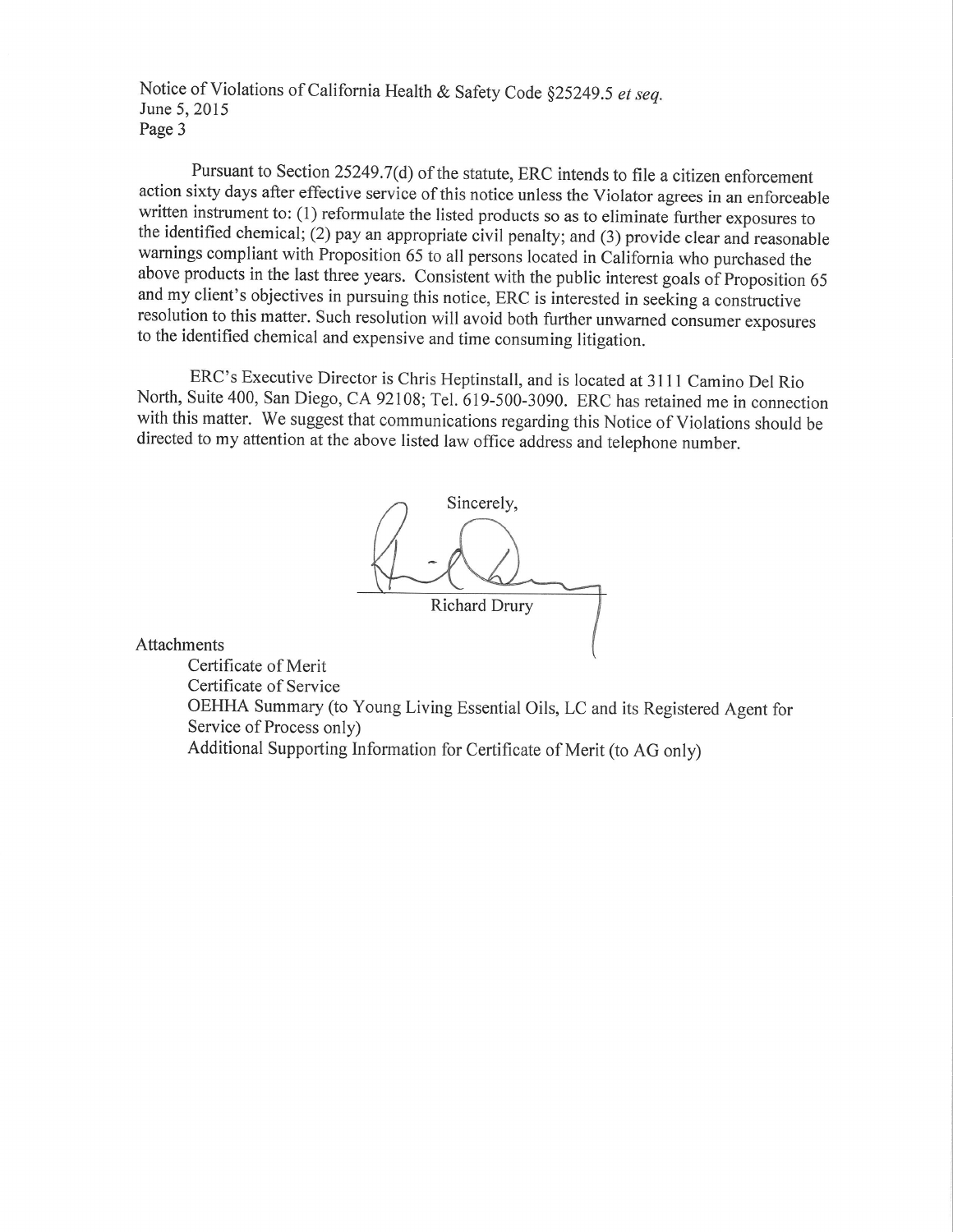Notice of Violations of California Health & Safety Code §25249.5 et seq. June 5,2015 Page 4

## CERTIFICATE OF MERIT

#### Re: Environmental Research Center,Inc.'s Notice of Proposition 65 Violations by Young Living Essential Oils, LC

I, Richard Drury, declare:

- l. This Certificate of Merit accompanies the attached sixty-day notice in which it is alleged the party identified in the notice violated California Health & Safety Code section 25249.6 by failing to provide clear and reasonable warnings.
- 2. <sup>I</sup>am an attorney for the noticing party.
- 3. I have consulted with one or more persons with relevant and appropriate experience or expertise who have reviewed facts, studies, or other data regarding the exposure to the listed chemical that is the subject of the notice.
- 4. Based on the information obtained through those consultants, and on other information in my possession, I believe there is a reasonable and meritorious case for the private action. I understand that "reasonable and meritorious case for the private action" means that the information provides a credible basis that all elements of the plaintifPs case can be established and that the information did not prove that the alleged Violator will be able to establish any of the affirmative defenses set forth in the statute.
- Along with the copy of this Certificate of Merit served on the Attorney General is 5.attached additional factual information sufficient to establish the basis for this certificate, including the information identified in California Health & Safety Code  $\S25249.7(h)(2)$ , i.e., (1) the identity of the persons consulted with and relied on by the certifier, and (2) the facts, studies, or other data reviewed by those persons.

Dated: June 5,2015

**Richard Drury**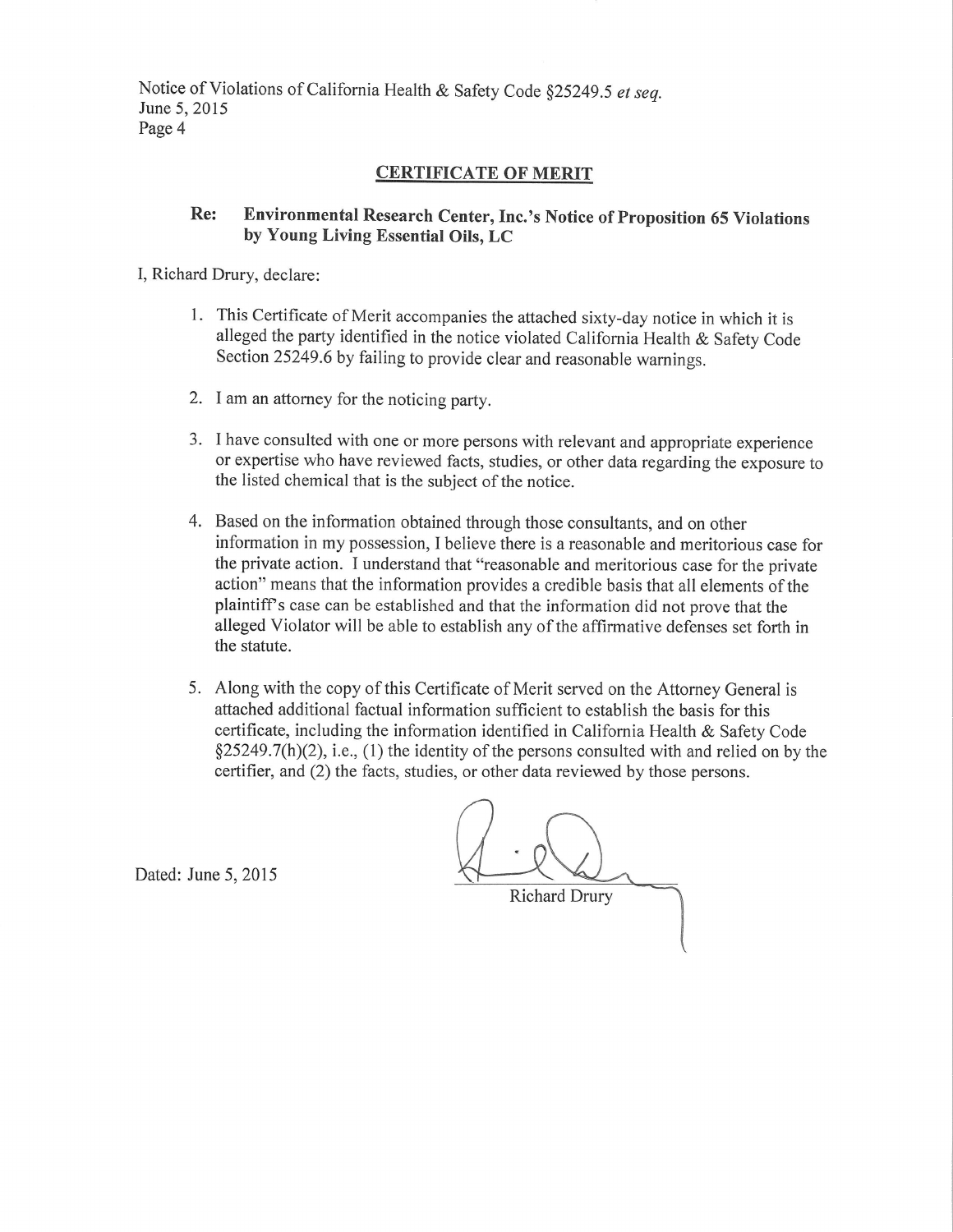Notice of Violations of California Health & Safety Code §25249.5 et seq. June 5, 2015 Page 5

### **CERTIFICATE OF SERVICE**

I, the undersigned, declare under penalty of perjury under the laws of the State of California that the following is true and correct:

I am a citizen of the United States, over the age of 18 years of age, and am not a party to the within entitled action. My business address is 306 Joy Street, Fort Oglethorpe, Georgia 30742. 1 am a resident or employed in the county where the mailing occurred. The envelope or package was placed in the mail at Fort Oglethorpe, Georgia.

On June 5, 2015, I served the following documents: NOTICE OF VIOLATIONS OF CALIFORNIA HEALTH & SAFETY CODE §25249.5 ET SEO.; CERTIFICATE OF MERIT; "THE SAFE DRINKING WATER AND TOXIC ENFORCEMENT ACT OF 1986 (PROPOSITION 65): A SUMMARY" on the following parties by placing a true and correct copy thereof in a sealed envelope, addressed to the party listed below and depositing it in a U.S. Postal Service Office with the postage fully prepaid for delivery by Certified Mail:

**Current CEO or President** Young Living Essential Oils, LC 3125 West Executive Parkway Lehi, UT 84043

Current CEO or President Young Living Essential Oils, LC 142 East 3450 North Spanish Fork, UT 84660

Shawn Stewart (Young Living Essential Oils, LC's Registered Agent for Service of Process) 3125 West Executive Parkway Lehi, UT 84043

On June 5, 2015, I verified the following documents NOTICE OF VIOLATIONS, CALIFORNIA HEALTH & SAFETY CODE §25249.5 ET SEO.; CERTIFICATE OF MERIT; ADDITIONAL SUPPORTING INFORMATION FOR CERTIFICATE OF MERIT AS REQUIRED BY CALIFORNIA HEALTH & SAFETY CODE §25249.7(d)(1) were served on the following party when a true and correct copy thereof was uploaded on the California Attorney General's website, which can be accessed at https://oag.ca.gov/prop65/add-60day-notice:

Office of the California Attorney General Prop 65 Enforcement Reporting 1515 Clay Street, Suite 2000 Oakland, CA 94612-0550

On June 5, 2015, I served the following documents: NOTICE OF VIOLATIONS, CALIFORNIA HEALTH & SAFETY CODE §25249.5 ET SEQ.; CERTIFICATE OF MERIT on each of the parties on the Service List attached hereto by placing a true and correct copy thereof in a sealed envelope, addressed to each of the parties on the Service List attached hereto, and depositing it with the U.S. Postal Service with the postage fully prepaid for delivery by Priority Mail.

Executed on June 5, 2015, in Fort Oglethorpe, Georgia.

Dhyllis Christian